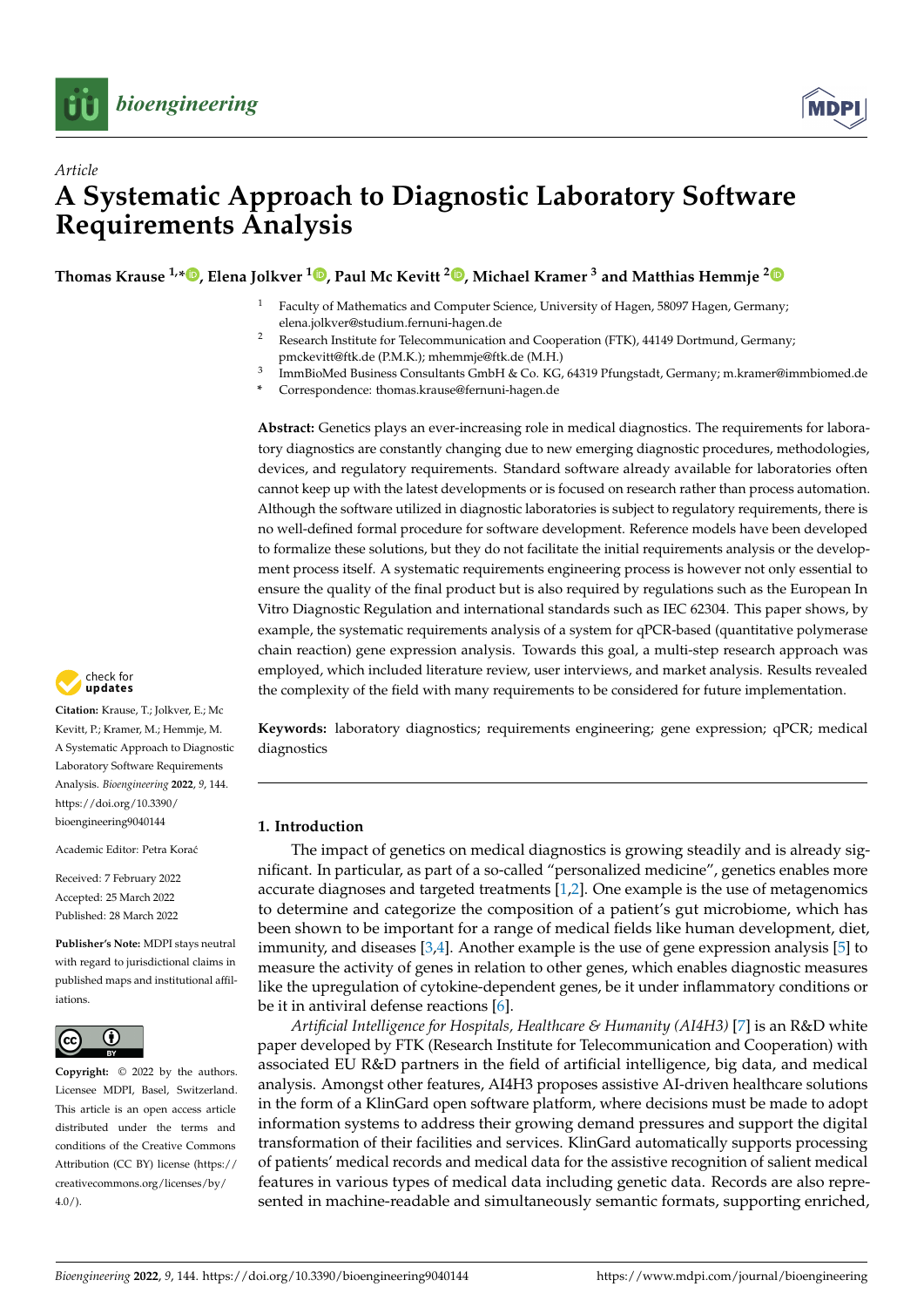more effective and cost-efficient medical data analysis, medical feature recognition, and medical interpretation. Machine-readable semantic representations enable semantic data fusion, informed medical decision-making support, along with multi-lingual, justifiable, and reproducible medical reporting. This can be applied to, e.g., transparent multi-lingual medical decision explanation support (transparently explaining medical decisions and reports to patients, their families, and clinical staff), and long-term archival support of reproducible medical records for smart healthcare infrastructures. Finally, AI4H3 measures are aimed at building the trust of patients, clinicians, and regulatory authorities in the KlinGard platform.

*OncoADEPT* [\[8\]](#page-12-7) is another R&D white paper developed by FTK with associated EU R&D partners in the area of personalized medicine with the goal of enabling an existing bioinformatics platform for oncological genetic diagnostic assay development. This improved platform would empower some 7000 labs in the diagnostics and pharma industries and in hospital and research institutions to rapidly and cost-efficiently develop and apply customized molecular genetic assays for cancer treatment.

Medical laboratories have a special role to play in these R&D white papers and other applications, as they bring new research results into clinical practice and hence must constantly evolve. In this context, they must generate, transform, combine, and evaluate data in order to produce individual diagnostic findings.

The volume of data to be processed depends on the application and can be significant. For example, a single complete genome sequencing operation can generate several hundred gigabytes of raw data. Due to the increasing importance of genetics, it is also foreseeable that the total volume of data to be processed will continue to grow at a high rate. This data may also have to be combined with other heterogeneous data in the interests of personalized medicine. Actual data analysis methods are as heterogeneous as the applications, ranging from simple statistical methods to classic machine learning applications and modern methods such as deep learning [\[9\]](#page-12-8). From a computer science perspective, diagnostics using genetics is hence a Big Data problem that is usually defined precisely in terms of these three V's: Volume, Velocity, and Variety [\[10\]](#page-12-9).

As soon as software is to be deployed in patient management and in particular for diagnostics, it is also usually subject to certain legal regulations or even has to be certified by corresponding bodies. In the European Union, for example, this is stipulated in the IVDR (In Vitro Diagnostics Regulation) [\[11\]](#page-12-10). Normative international standards include IEC 62304 [\[12\]](#page-12-11), which specifies software lifecycle requirements, or ISO 15189 [\[13\]](#page-12-12), which specifies general requirements for medical laboratories. Not only do these standards specify generic requirements like, e.g., the use of quality management systems, IT security, or usability, they also require that all steps in the software lifecycle and the system design are documented thoroughly. Hence, the software lifecycle does not end with development but includes continuous tasks like PMS (Post-Marketing Surveillance) and PMPF (Post-Marketing Performance Follow-Up).

In summary, challenges arise from the constant change and progress of medicine, technical challenges due to the type and volume of data, and regulatory challenges for use in diagnostics. The recurring challenges and resulting requirements have resulted in the development of reference models. An example in the area of Big Data is the CRISP4BigData model [\[14\]](#page-12-13). Applied to the field of laboratory diagnostics and genetics, this model was further developed into the GenDAI model [\[15\]](#page-12-14), which addresses certain regulatory and medical requirements.

While the aforementioned standards, regulations, and reference models specify requirements that software and the software development process should comply with, they do not recommend or require a specific approach or methodology for the software development process. Hence, they also don't provide any guidance on how to obtain and analyze user requirements. This problem is addressed here in this paper. The research question we focus on here is: How can we systematically analyze user requirements for laboratory software from such multi-dimensional sources and document them in a standard-compliant way?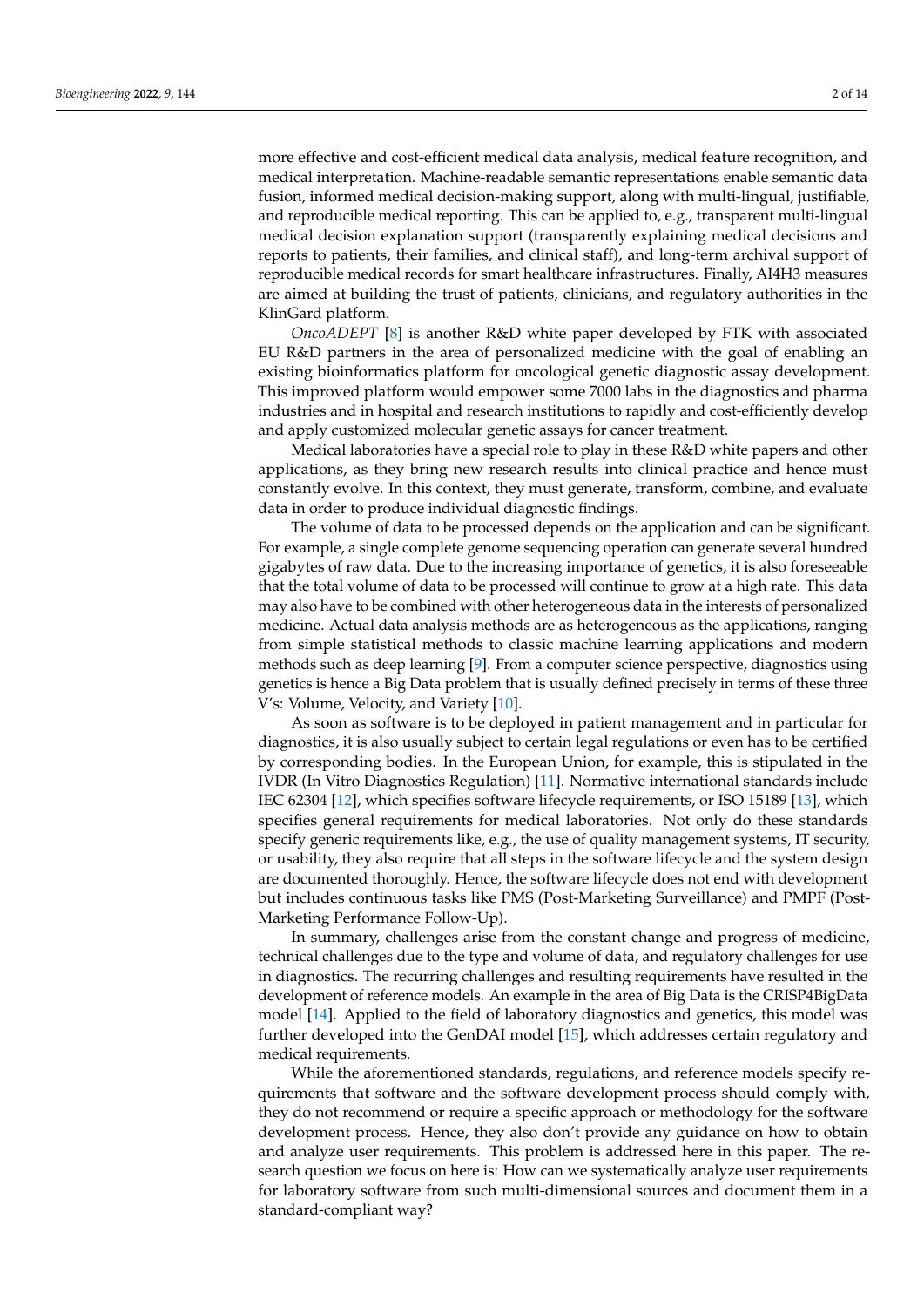As a starting point, the research method of Nunamaker et al. [\[16\]](#page-12-15), which covers a general approach to systems development, can be utilized. The method describes four strategies — *Observation*, *Theory Building*, *Systems Development*, and *Experimentation* — which can be alternated as required. In the context of requirements analysis, the first two strategies are particularly relevant.

Applied to our research question, the following research goals form the basis of our structured research and development approach: analyze the state of the art (SotA) in science (Observation, RG-O1), analyze applicable standards, and regulations (Observation, RG-O2), analyze the state of the art in technology (Observation, RG-O3), analyze laboratory practice (Observation, RG-O4), analyze existing solutions (Observation, RG-O5), derive remaining requirements (Observation, RG-O6), create a conceptual model of the solution (Theory Building, RG-T1), create prototypical proof-of-concept implementation (Systems Development, RG-D1), evaluate conceptual model (Experimentation, RG-E1), and evaluate prototypical proof-of-concept implementation (Experimentation, RG-E2).

The remainder of the paper will discuss this structured research and development approach and the results obtained using as a real-life example a small laboratory based in Germany and the application area of gene expression analysis. The laboratory wants to optimize its analysis processes, stay up to date with current research, and ensure compliance with future regulations. Section [2](#page-2-0) discusses the methods used in the requirements analysis. The results of this analysis are discussed in Section [3](#page-5-0) and conclusion and future work in Section [4.](#page-11-0)

#### <span id="page-2-0"></span>**2. Methods**

The systematic process depicting our research goals in the framework of Nunamaker et al. [\[16\]](#page-12-15) is shown in Figure [1.](#page-3-0) The Figure [1](#page-3-0) arrows indicate the sequence of activities, not necessarily a dependency. Columns show the overall research strategy employed from Nunamaker et al. [\[16\]](#page-12-15). The concrete research goal that the activity targets, is given in parenthesis. Some research goals are targeted by more than one activity. Dashed activities have not been executed yet and are the subject of ongoing future work. To reach the described observation goals, we followed the User-Centered System Design process developed by Norman and Draper [\[17\]](#page-12-16) and applied such methods as literature review, market research, interviews, or actually watching users at work to target our observational research goals.

To understand the state of the art in science (RG-O1), the first activity was a wellscoped literature review on the topical areas of RT-qPCR (reverse transcription quantitative polymerase chain reaction) technology and gene expression analysis methods using wellestablished scientific publication search engines. This quickly led to a review of the relevant standards and regulations in the field (RG-O2), including state-of-the-art technology (RG-O3). This order enabled us to account for regulatory requirements whilst reviewing the technology, which is pivotal in the tightly regulated field of laboratory analyses. Relevant literature for the latter goals was identified using a combination of keyword searches and cross-references from other relevant literature.

Based on the results of the literature review, an initial interview was then conducted in writing with the head of the laboratory (RG-O4). Questions were chosen to understand the scope of activities in the laboratory, to compare the results of the literature review with laboratory practice, and to understand practical requirements. This includes questions about the type of analyses performed, the hardware and software used, initial questions about the sequence of analyses, and quality control measures. Examples of these questions are: (1) What hardware and software do you currently use for gene expression analysis?, (2) How many samples/genes do you process currently at the same time?, (3) How many do you plan to process in the future?, (4) What kind of analysis do you perform on the quantification data?, (5) How do you evaluate the statistical significance of results?, and, (6) What kind of meta-analysis, spanning multiple runs, do you regularly conduct?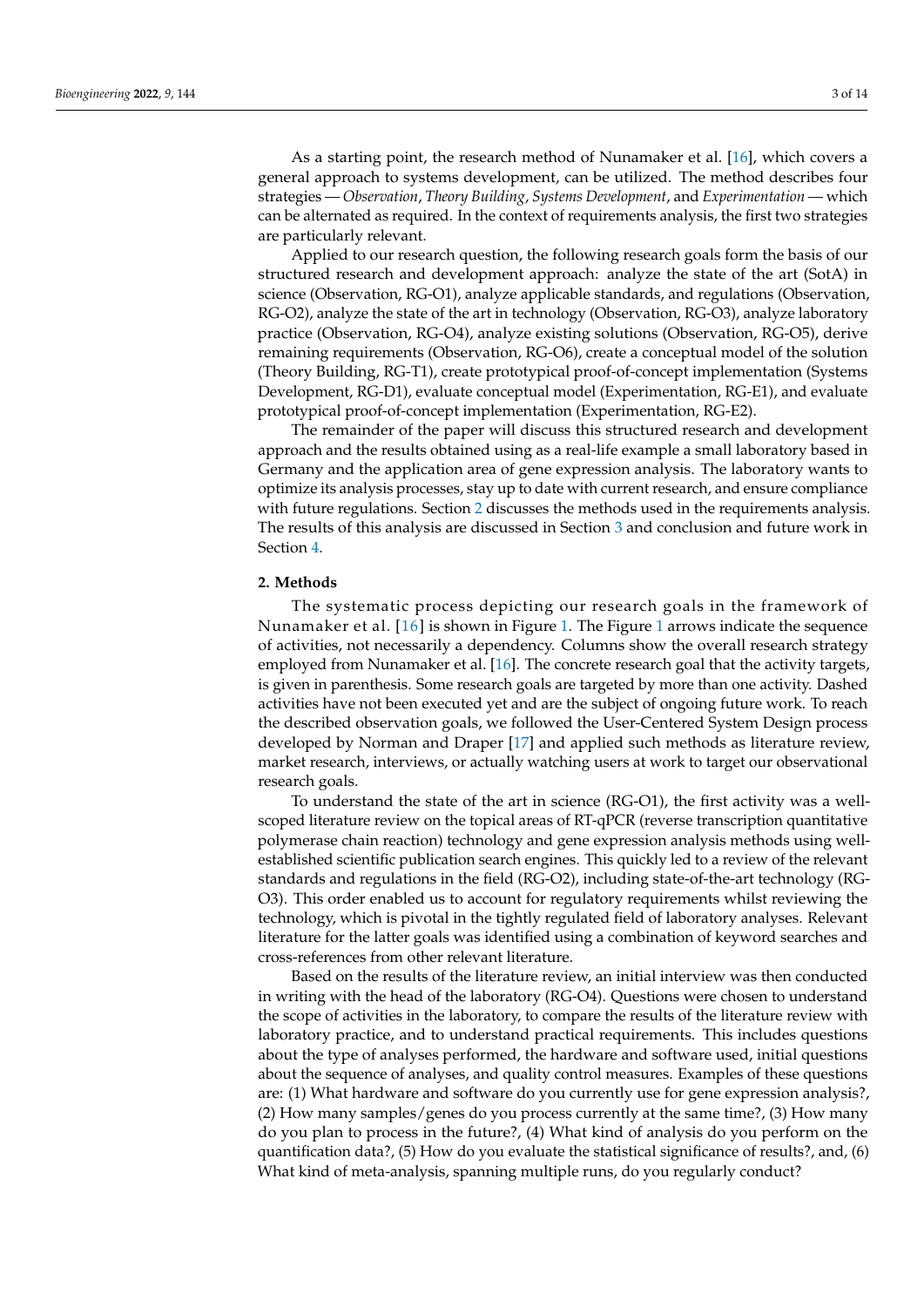<span id="page-3-0"></span>

**Figure 1.** Research approach in the framework of Nunamaker et al. [\[16\]](#page-12-15).

Utilizing the answers to the questionnaire and the initial literature research a *Preliminary Conceptual Model* was created that describes the existing laboratory process in the form of use cases and flow charts (RG-T1). For this purpose, the process was first divided into different phases and then for each phase, the user stereotypes involved, as well as associated use cases were described in UML (Unified Modelling Language). To limit the research scope, only the use cases most relevant to the laboratory were selected. These were identified based on the written interview results.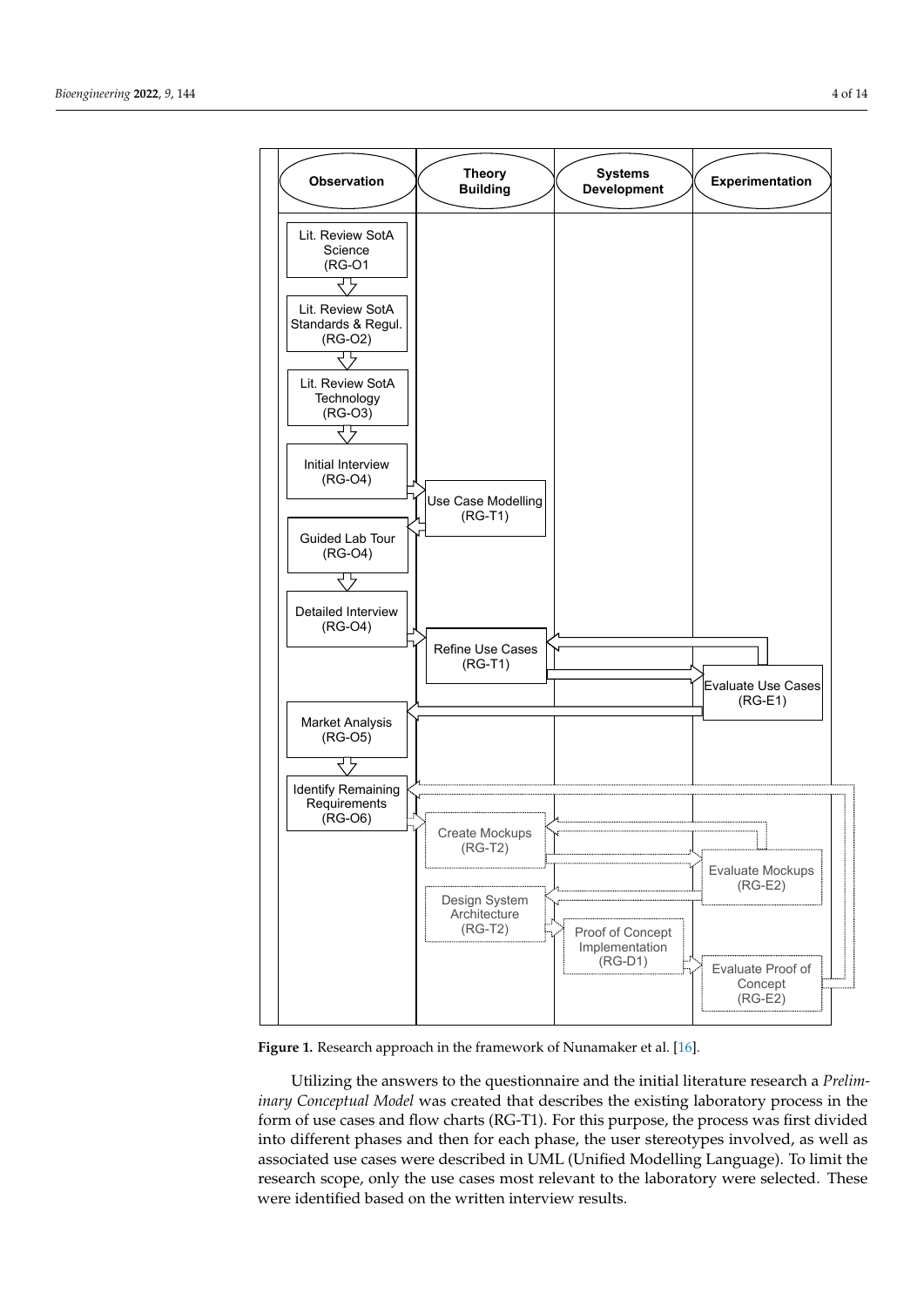Besides modeling the existing process, a possible target model was also drafted that strives for the highest possible degree of automation while simultaneously reducing sources of error. In doing so, it was consciously accepted that this target image could possibly be naive or even erroneous due to a lack of detailed understanding. However, it is precisely this "naivety" that appeared desirable in this initial modeling, as it allows existing processes to be rethought and questioned. If instead, modeling only takes place towards the end, i.e., after the existing process has been understood in detail, there is a risk that existing processes will simply be adopted and no longer questioned.

The detailed analysis of the existing process for optimization potential can be understood as a market-pull strategy, while the independent modeling of an optimal target image is considered a technology-push strategy. Hence, in this sense, a combined push-pull strategy was applied.

Detailed questions were then formulated for each known and imagined future use case (Figure [2\)](#page-4-0) in the *Preliminary Conceptual Model*. The questions were designed to gain a better understanding of the process itself and to identify optimization potential and possible sources of error in order to obtain starting points for future improvements (RG-O4).

<span id="page-4-0"></span>

**Figure 2.** Example questions for the laboratory use case of sample generation within the laboratory.

The drafts and the associated detailed questions were presented to the laboratory. Corrections and comments on the models and the answers to the questions were documented in the form of a transcribed interview. The interview was accompanied by an on-site visit at the laboratory, during which all workstations were inspected. For this purpose, the path of an exemplary sample from the initial order to the final findings was followed. This made it possible to uncover further work steps that might have been lost through the transcribed interview alone (RG-O4). This applies in particular to manual steps with potential for optimization.

Based on the interview and the site visit, the *Preliminary Conceptual Model* was revised again to incorporate new findings (RG-T1). The refined use cases along with clarifying questions were presented to the lab in a feedback loop (RG-E1) until a consensus for a *Conceptual Model* was reached.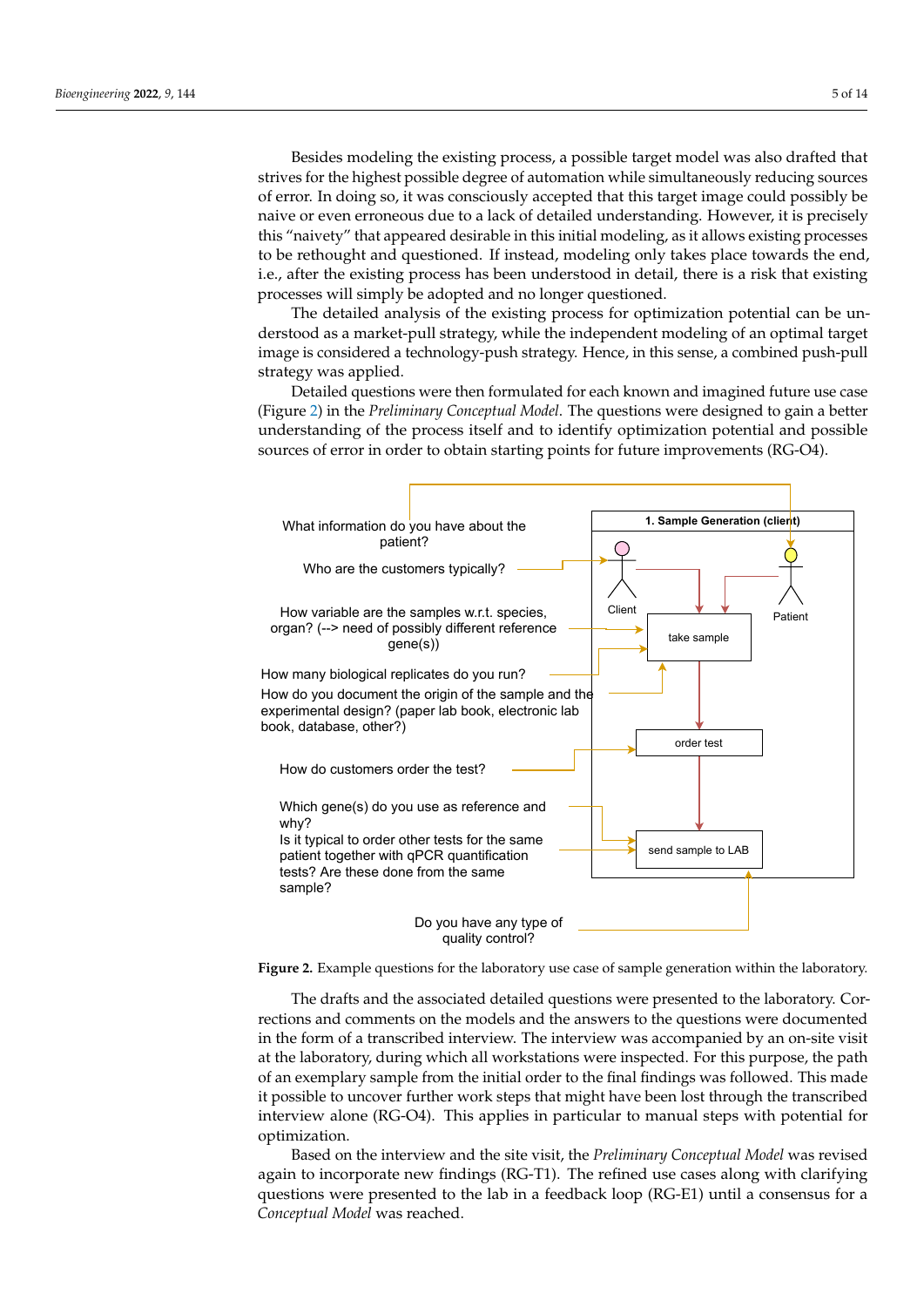Subsequently, a market analysis was conducted to check which software can support one or more of the current and future use cases (RG-O5). For this purpose, a *qPCR Software Feature Overview* list was created using the list from Pabinger et al. [\[18\]](#page-12-17) supplemented with additional tools, which were either out-of-scope for the original publication or were released afterward. Additional features for evaluation were also added to the list where previous research activities indicated that they are relevant for the laboratory or otherwise useful. To check the availability of a feature, publicly available information was used. This included data on the manufacturer's websites, user manuals, screenshots, or published papers. In some instances, the software was installed to further validate the features.

Functionalities that are not covered at all or only insufficiently by current software were identified and documented (RG-O6). Software that showed the most promising evaluation was selected for a more thorough analysis, which was documented in a *Coverage Matrix of Prioritized RT-qPCR Analysis Process Steps*. This matrix was created in several steps. First, the general process steps and associated software features within the qPCR analysis process were assigned a priority. Features already in use were assigned priority 1 (must have), features already planned were assigned priority 2 (should have), possible future features were assigned priority 3 (could have), and features not relevant for the example laboratory in the foreseeable future were assigned priority 4 (not relevant). Finally, the existence of the feature in the software evaluated was checked. The goal of assigning a priority was to facilitate a weighted comparison that is not based purely on the feature count. Using the same reasoning, an additional comparison was conducted using overall feature areas and a list of specific functionalities offered by the software products in this feature area (*Detailed qPCR Software Feature Comparison*).

The creation of mockups and a system architecture (RG-T2) based on the documented requirements, prototypical implementation (RG-D1), and evaluation (RG-E2) were considered as out-of-scope for this initial analysis.

#### <span id="page-5-0"></span>**3. Results**

Analysis of the state of the art in science revealed the complexity of the field with numerous techniques and continuous scientific advancement. Examples include the type of analysis performed (relative quantification vs. absolute quantification) [\[19\]](#page-12-18) or techniques to improve the accuracy of gene expression quantification [\[20,](#page-12-19)[21\]](#page-12-20). As a result, the system architecture for a proposed solution needs to be easily configurable and extensible to accommodate future changes.

Similar complexity was found in the analysis of relevant standards and regulations. In addition to international official standards like ISO 15189 [\[13\]](#page-12-12) and IEC 62304 [\[12\]](#page-12-11), there are also unofficial standards like the MIQE (minimum information for publication of quantitative real-time PCR experiments) guidelines for qPCR experiments. Although MIQE is primarily a publication standard, it defines common terminology and hence is also employed by some software tools [\[22\]](#page-12-21). Lastly, as the laboratory is located inside the European Union, local regulations like IVDR apply [\[11\]](#page-12-10).

The IVDR, as an example, is comprised of over 200 pages with cross-references to other regulations. To navigate this complexity, some organizations offer guidance and consulting to help laboratories, device manufacturers, or software developers comply with the regulation terms [\[23\]](#page-12-22). Similar offerings exist for other standards and regulations.

Concrete requirements resulting from the aforementioned standards and regulations for software development in the laboratory context include, for example, using current state of the art technology, taking into account the complete software lifecycle, and IT security. Several more technical and administrative measures are shown in Figure [3](#page-6-0) and have also been described in Krause et al. [\[5\]](#page-12-4).

In the area of technology, the reference models introduced in Section [1](#page-0-0) can potentially be used to evaluate existing solutions or to develop new solutions. The GenDAI model was developed in parallel to this prestudy and hence already contains some of the insights obtained here as well as insights from other medical fields. The investigation into technology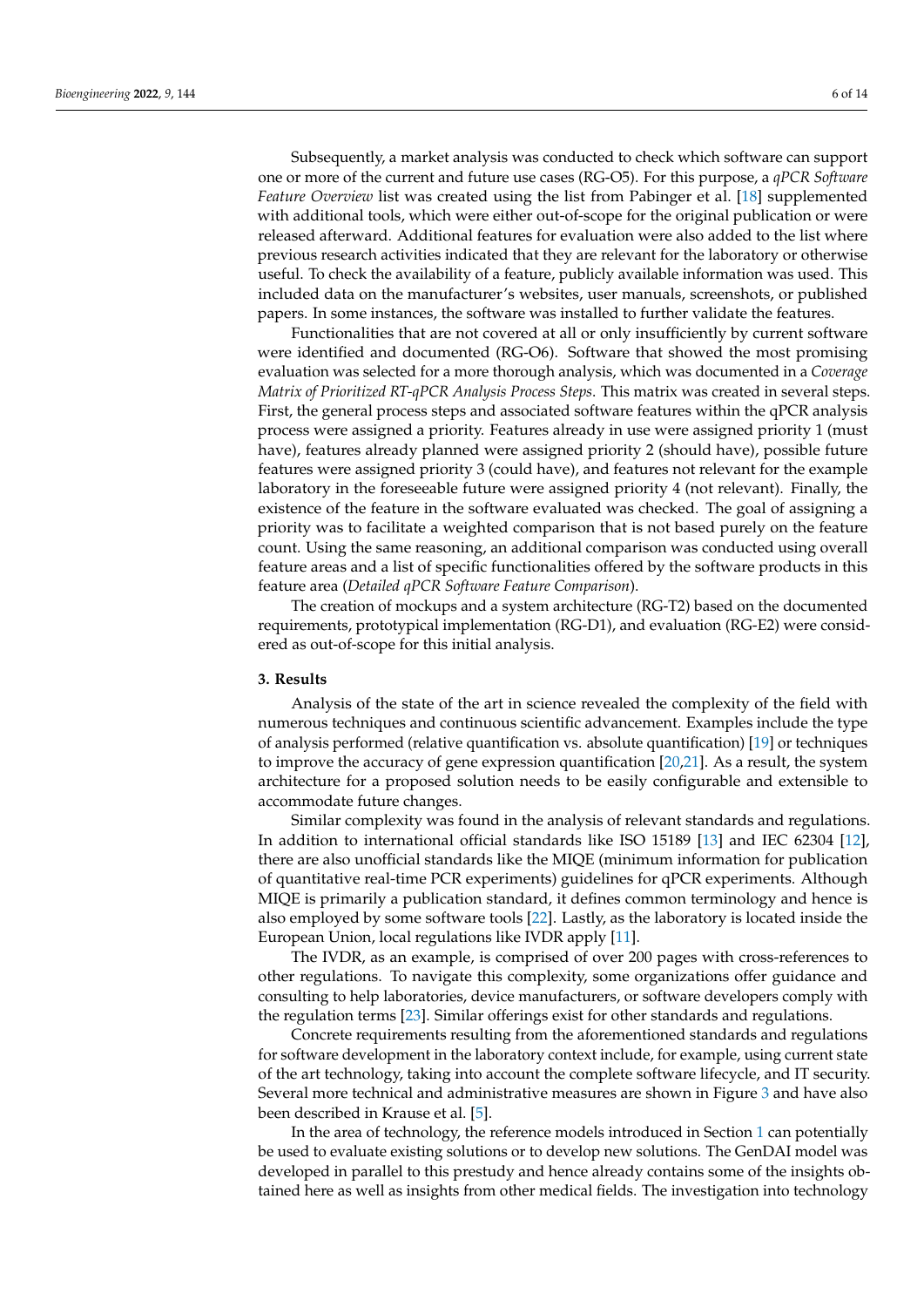also revealed the RDML (real-time PCR data markup language) data format as a potential standard for qPCR experiments [\[24\]](#page-12-23).

<span id="page-6-0"></span>

**Figure 3.** Relevant requirements from IVDR (In Vitro Diagnostics Regulation) and related regulation.

The initial interview facilitated identifying the steps usually taken during the exploratory assay development phase as well as the steps of a routine assay. This classification facilitated limiting the scope of the investigation to use cases being important for the routine assay and to identify user stereotypes for use in the *Preliminary Conceptual Model*. The principal user stereotypes that have been identified are the *Lab Biologist*, the *Data Analyst*, the *Clinical Pathologist*, a *QM & Compliance Officer*, and the *Client* (Figure [4\)](#page-6-1).

<span id="page-6-1"></span>

**Figure 4.** Identified user stereotypes.

For each of these user stereotypes, several use cases have been identified that are relevant for the scope of the *Preliminary Conceptual Model*. Some examples of these use cases are shown in Figure [5.](#page-7-0) The use cases are described further with flow charts and textual descriptions.

The guided lab tour, together with the in-person interview, proved effective in understanding the needs and limitations of the current process and refining the *Preliminary Conceptual Model* into the final *Conceptual Model*. One key insight is that the laboratory currently employs several manual steps that suggest potential candidates for optimization. This can at least be partially attributed to the use of several different software products that provide little support for automatization and utilize several different incompatible data formats making integration between products difficult.

Market analysis focusing on available software and its core features yielded the *qPCR Software Feature Overview* list shown in Table [1](#page-8-0) with several tools previously described in Pabinger et al. [\[18\]](#page-12-17), as well as additional tools which were either out-of-scope for the original paper or not available then, namely ExpressionSuite Software [\[25\]](#page-12-24), FactorqPCR [\[26\]](#page-12-25), GenEx [\[27\]](#page-12-26), geNorm [\[20\]](#page-12-19), PIPE-T [\[28\]](#page-12-27), Q-Gene [\[29\]](#page-13-0), qbase+ [\[21,](#page-12-20)[22\]](#page-12-21), RealTime StatMiner [\[30\]](#page-13-1), and SoFAR [\[31\]](#page-13-2). According to the *Preliminary Conceptual Model*, the feature list was adapted to lab requirements and extended to the tool's main purpose, data import capability, supported data formats, melt curve analysis support, selection of reference genes, OS/Framework, last update, and costs.

The tools with the largest range of features obtaining updates within recent years are the commercial tools, qbase+ [\[22\]](#page-12-21) and GenEx. These tools were analyzed and compared in more detail. Table [2](#page-9-0) shows the results of this *Coverage Matrix of Prioritized RT-qPCR Analysis Process Steps* for various features and processing steps together with the importance of features for each stereotype. For each relevant process step, the priority for individual user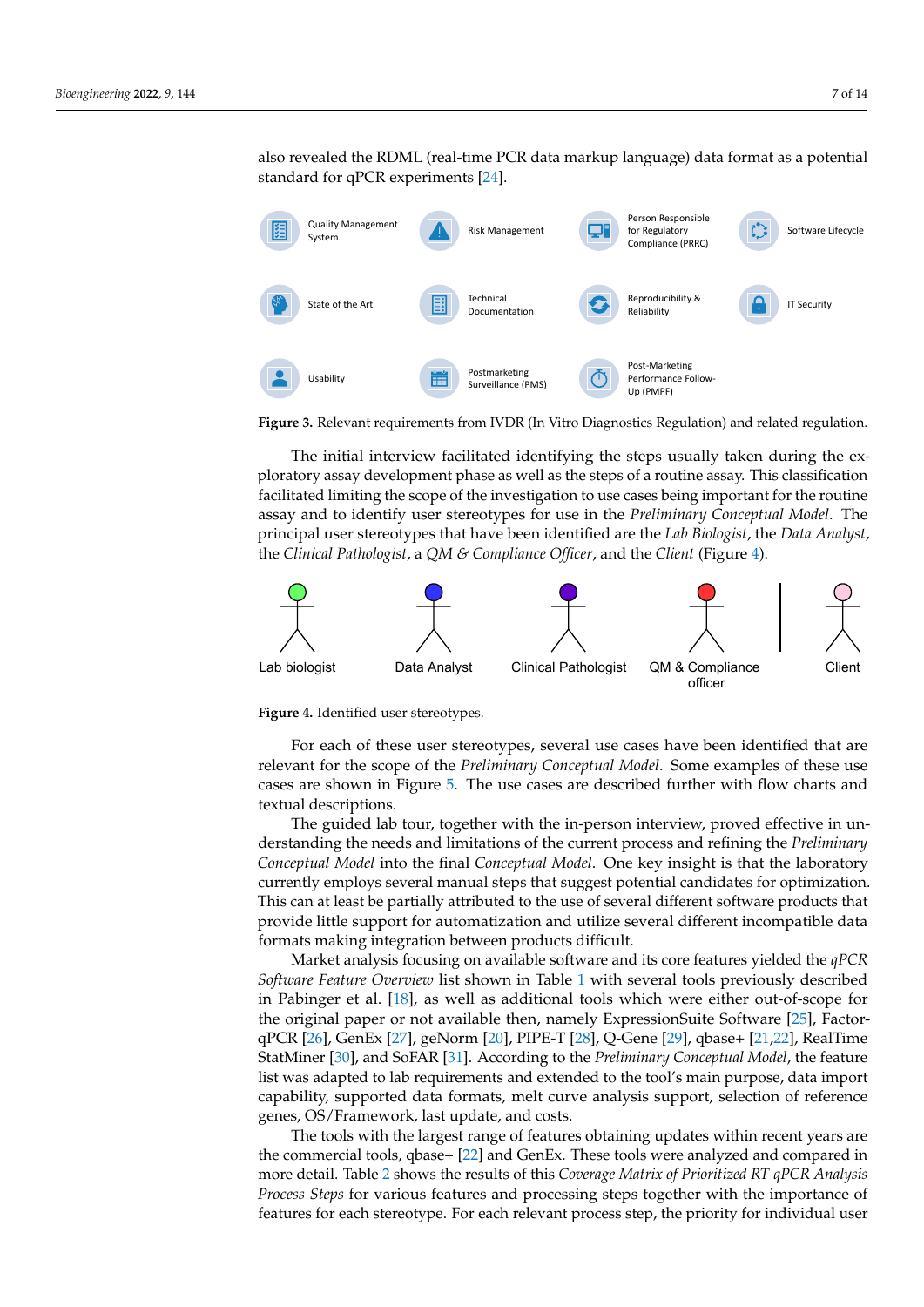<span id="page-7-0"></span>

stereotypes ranging from priority 1 (must have) to priority 4 (not relevant) is given. The last two columns indicate the availability in qbase+ and GenEx respectively.

**Figure 5.** Example use cases.

Overall, both tools cover similar features. To understand the differences between the tools better, a *Detailed qPCR Software Feature Comparison* for the features available in qbase+ and GenEx was completed to supplement the previous list. For a set of generic feature areas, the qualitative comparison in Table [3](#page-10-0) shows the concrete manifestation and scope of support for both products. Features found in both tools span both columns. Features, which were reported in either documentation and could not be mapped to a description in the other documentation, are given in the individual tool's column.

Both tools cover a large variety of analysis steps, yet set a focus on different parts of the analysis. In particular, GenEx stands out in respect of its data analysis features, providing multiple statistical methods, visualizations, support for experimental design, as well as predictive tools. Furthermore, GenEx documents the pre-processing steps, which have been performed by the user. On the other hand, the focus of qbase+ lies in pre-processing and QC steps. It offers improved control of sample normalization and scaling as well as quality checks of different sample types, such as technical replicates, negative controls, reference gene stability, and PCR specificity. Furthermore, it enables general connectivity with a multitude of qPCR cyclers due to compatibility with the RDML format.

qbase+ and GenEx offer extensive features for performing gene expression analysis by qPCR. A downside of both tools is that they are optimized for use in research rather than for regular use in medical laboratories. This is evident from the user interface that treats analyses as part of a specific project rather than providing features for automated processing of many samples. Consequently, the main application area of the analyzed software is the phase of the assay development, whereas the multitude of required user interactions poses a hindrance for automated routine operation.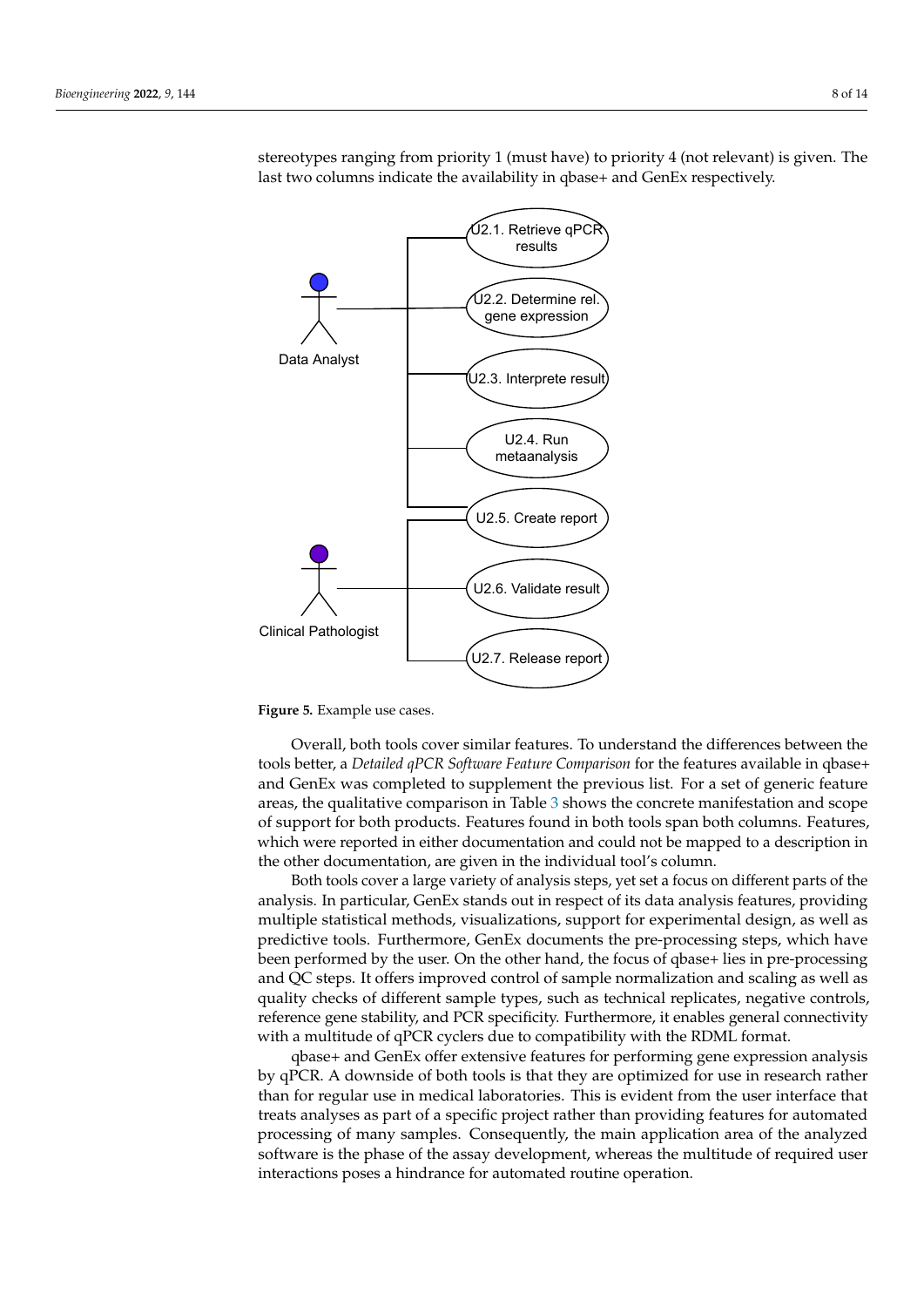<span id="page-8-0"></span>

| Tool                            | <b>Main Purpose</b>                   | Data Import | Data Format                | Estimation<br>PCR Efficiency | Melt Curve Analysis | Genes<br>Selection of Reference | from Raw<br>Calculates Cq | Error Propagation | Normalization | Absolute Quantification | Relative Quantification | Outlier Detection | NA Handling              | <b>Statistics</b> |     | Graphs                   | MIQE           | <b>OS/Framework</b> | Last Update | Costs        | Reference                     | Count          |
|---------------------------------|---------------------------------------|-------------|----------------------------|------------------------------|---------------------|---------------------------------|---------------------------|-------------------|---------------|-------------------------|-------------------------|-------------------|--------------------------|-------------------|-----|--------------------------|----------------|---------------------|-------------|--------------|-------------------------------|----------------|
| CAmpER                          | Quantification                        | Raw         | FLO, ABT, CSV,<br>REX, TXT | $\pm$                        | nd                  | nd                              | $+$                       |                   |               |                         |                         | nd                |                          |                   |     |                          |                | Web Service         | 2009        | discontinued | $\left\lceil 18 \right\rceil$ | 4              |
| Cy0 Method                      | Quantification                        | Raw         | XLS, TXT, DOC              |                              |                     |                                 |                           |                   |               |                         |                         |                   |                          |                   |     |                          |                | Web Service         | 2010        | free         | $[18]$                        | $\overline{2}$ |
| DART-PCR                        | Ouantification                        | Raw         | <b>XLS</b>                 |                              |                     |                                 |                           |                   |               |                         |                         |                   |                          |                   | $+$ |                          |                | Windows, Excel      | 2002        | free         | $[18]$                        | $\sqrt{5}$     |
| Deconvolution                   | Ouantification                        | Raw         | <b>TXT</b>                 |                              |                     |                                 |                           |                   |               |                         |                         |                   |                          |                   |     | $\frac{1}{2}$            | $\overline{+}$ | Perl based          | 2010        | free         | $[18]$                        | $\overline{2}$ |
| <b>ExpressionSuite Software</b> | Ouantification                        | Raw         | EDS, SDS                   |                              |                     |                                 |                           |                   |               |                         |                         |                   |                          |                   | $+$ |                          |                | Windows             | 2019        | free         | $[25]$                        | 8              |
| Factor-qPCR                     | <b>Inter-Run Calibration</b>          | Raw, Cq     | XLS, RDML                  |                              |                     |                                 |                           |                   |               |                         |                         |                   |                          |                   |     |                          |                | Windows, Excel      | 2020        | free         | $[26]$                        | $\overline{2}$ |
| GenEx                           | Quantification                        | Cq          | <b>TXT</b>                 |                              |                     |                                 |                           |                   |               |                         |                         |                   | $\overline{+}$           | $+$               | $+$ |                          |                | Windows             | 2019        | commercial   | $[27]$                        | 10             |
| geNorm                          | Reference Gene Selection              | see qbase+  | see qbase+                 |                              |                     |                                 |                           |                   |               |                         |                         |                   |                          |                   |     |                          |                | see qbase+          | 2018        | free         | $[20]$                        | 1              |
| LinRegPCR                       | Ouantification                        | Raw         | XLS, RDML                  |                              |                     |                                 |                           |                   |               |                         |                         |                   |                          |                   | $+$ |                          |                | Windows             | 2021        | free         | $[18]$                        | 6              |
| <b>LRE</b> Analysis             | Ouantification                        | Raw         | <b>XLS</b>                 |                              |                     |                                 |                           |                   |               |                         |                         |                   |                          |                   |     |                          |                | MATLAB based        | 2012        | free         | $[18]$                        | $\overline{2}$ |
| <b>LRE</b> Analyzer             | Quantification                        | Raw         | <b>XLS</b>                 |                              |                     |                                 |                           |                   |               |                         |                         |                   |                          |                   |     |                          |                | Java based          | 2014        | free         | $[18]$                        | $\mathbf{3}$   |
| <b>MAKERGAUL</b>                | Quantification                        | Raw         | <b>CSV</b>                 |                              |                     |                                 |                           |                   |               |                         |                         |                   |                          |                   |     |                          |                | Server-Client Arch. | 2013        | free         | $[18]$                        | $\mathbf{3}$   |
| PCR-Miner                       | Quantification                        | Raw         | <b>TXT</b>                 | $+$                          |                     |                                 |                           |                   |               |                         |                         |                   |                          |                   |     |                          |                | Web Service         | 2011        | free         | $[18]$                        | $\mathbf{3}$   |
| PIPE-T                          | Quantification                        | Cq          | <b>TXT</b>                 |                              |                     |                                 |                           |                   |               |                         |                         |                   |                          |                   | $+$ |                          |                | Galaxy              | 2019        | free         | $[28]$                        | $\overline{7}$ |
| pyQPCR                          | Quantification                        | Cq          | TXT, CSV                   |                              |                     |                                 |                           |                   |               |                         |                         |                   |                          |                   |     |                          |                | Python based        | 2012        | free         | $[18]$                        | $\overline{7}$ |
| Q-Gene                          | <b>Experiment Design and Analysis</b> | Cq          | <b>XLS</b>                 |                              |                     |                                 |                           |                   |               |                         |                         |                   |                          |                   | $+$ |                          |                | Windows, Excel      | 2002        | free         | $[29]$                        | $\overline{4}$ |
| qBase                           | Quantification                        | Cq          | XLS, RDML                  | $+$                          |                     |                                 |                           |                   |               |                         |                         |                   |                          |                   | $+$ |                          |                | Windows, Excel      | 2007        | discontinued | $[18]$                        | 9              |
| qbase+                          | Quantification                        | Cq          | XLS, RDML                  | $+$                          |                     |                                 |                           |                   |               |                         |                         |                   |                          |                   | $+$ |                          |                | Windows, Mac        | 2017        | commercial   | $[22]$                        | 10             |
| qCalculator                     | Quantification                        | Cq          | <b>XLS</b>                 |                              |                     |                                 |                           |                   |               |                         |                         |                   |                          |                   | $+$ |                          |                | Windows, Excel      | 2004        | free         | $[18]$                        | $\overline{5}$ |
| <b>QPCR</b>                     | Quantification                        | Raw         | CSV, RDML                  |                              |                     |                                 |                           |                   |               |                         |                         |                   |                          |                   |     |                          |                | Linux Server        | 2013        | free         | $[18]$                        | 9              |
| qPCR-DAMS                       | Quantification                        | Cq          | <b>XLS</b>                 |                              |                     |                                 |                           |                   |               |                         |                         |                   |                          |                   |     | $\overline{\phantom{m}}$ |                | Windows             | 2006        | free         | $[18]$                        | $\overline{5}$ |
| RealTime StatMiner              | Quantification                        | Raw, Cq     | <b>TXT</b>                 |                              |                     |                                 |                           |                   |               |                         |                         |                   |                          |                   | $+$ |                          |                | Windows             | 2014        | commercial   | $[30]$                        | 9              |
| <b>REST</b>                     | Quantification                        | Cq          | <b>TXT</b>                 |                              |                     |                                 |                           |                   |               |                         |                         |                   |                          |                   |     | $+$                      | $\overline{+}$ | Windows             | 2009        | free         | $[18]$                        | 6              |
| SARS                            | Quantification                        | Cq          | XLS, TXT                   |                              | nd                  | nd                              |                           |                   |               |                         | $+$                     | nd                | $\overline{\phantom{a}}$ | $+$               |     | $\overline{\phantom{m}}$ | $+$            | Windows             | 2011        | discontinued | $[18]$                        | $\overline{4}$ |
| SoFAR                           | Automated Quantification              | Raw         | $ABT + FLO$                | $+$                          | $+$                 | $\overline{\phantom{m}}$        | $+$                       |                   |               |                         |                         |                   |                          |                   |     |                          |                | Windows             | 2003        | discontinued | $[31]$                        | $\overline{4}$ |

# Table 1. qPCR Software Feature Overview. "+" symbolizes presence of feature, "-" absence of its reference in documentation, "nd": not determined.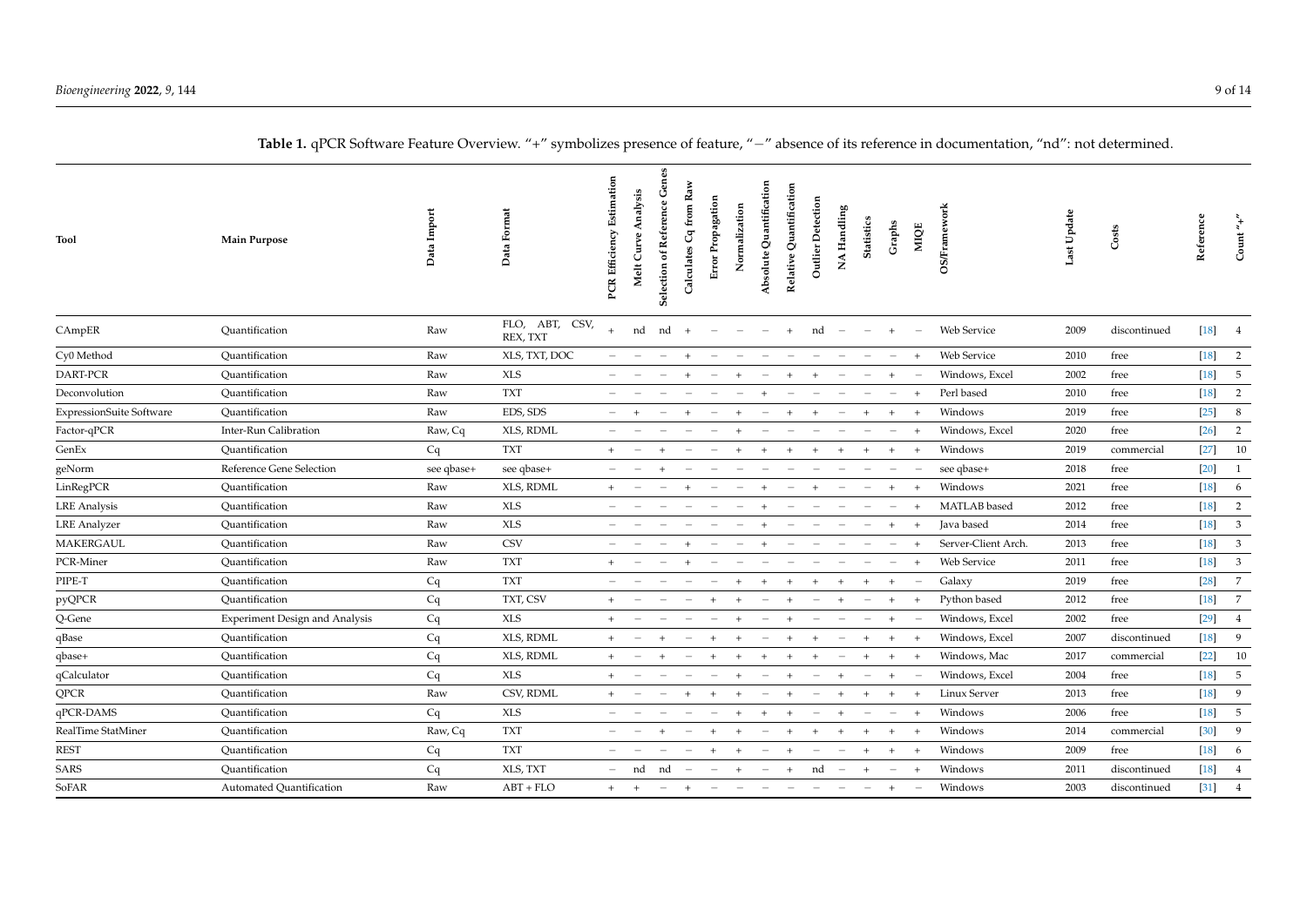<span id="page-9-0"></span>

| <b>Process Step</b>                                      | Description                                                                                          | <b>User Stereotype</b> |                |              |                |                |                             |                    |                          | <b>Commercial Software</b>       |
|----------------------------------------------------------|------------------------------------------------------------------------------------------------------|------------------------|----------------|--------------|----------------|----------------|-----------------------------|--------------------|--------------------------|----------------------------------|
|                                                          |                                                                                                      | Method Validation      | Order Entry    | Cycler       | Lab Biologist  | Data Analyst   | <b>Clinical Pathologist</b> | Compliance Manager | enEx<br>U                | qbase+                           |
| Import of Experiment Metadata and Data Storage           | Import of sample information                                                                         |                        |                |              |                |                |                             |                    | n.a                      | n.a                              |
| <b>Experiment Design</b>                                 | (Fractional) factorial design when testing for multiple impact factors                               | 3                      | $\overline{4}$ |              |                |                |                             |                    | $+$                      |                                  |
| Power Analysis                                           | Estimate required number of biological replicates to determine statistical difference between groups | 3                      | $\overline{4}$ |              |                |                |                             |                    | $+$                      |                                  |
| Data Import                                              | Transfer of data from cycler to analysis workflow                                                    |                        |                |              | $\mathbf{1}$   |                |                             |                    | Cq                       | Raw, Cq                          |
| Data Format                                              | Format of the imported data                                                                          |                        |                |              | $\mathbf{1}$   |                |                             |                    | <b>TXT</b>               | XLS, RDML                        |
| <b>Cycler Compatibility</b>                              | System accepts data from cycler used by laboratory                                                   |                        |                |              | $\overline{1}$ |                |                             |                    | $\qquad \qquad =$        | $+$ (as RDML)                    |
| PCR Efficiency Estimation                                | For correct estimation of target initial concentration                                               | $\mathbf{1}$           |                |              | 3              |                |                             |                    | $+$                      | $+$                              |
| Selection of Reference Genes                             | Check expression stability of candidate reference genes                                              | $\mathbf{1}$           |                |              | 2              |                |                             |                    | $+$                      | $+$                              |
| Sample QC (documentation)                                | RNA integrity and purity, DNA absence                                                                |                        |                |              | $\overline{1}$ |                |                             |                    | n.a                      | n.a                              |
| Cq Calculation                                           | Determine Cq from fluorescence data                                                                  |                        |                | $\mathbf{1}$ |                |                |                             |                    | $\overline{\phantom{0}}$ | $\frac{1}{2}$                    |
| Error Propagation                                        | Propagating of measurement uncertainty through functions based on the measurement's value            |                        |                |              | 3              |                |                             |                    | $\overline{\phantom{m}}$ | $+$                              |
| Normalization                                            | Inter-Run Calibration across devices or experiments                                                  |                        |                |              | 2              |                |                             |                    | $+$                      | $+$                              |
| Relative Quantification                                  | Determine fold change values based on a reference                                                    |                        |                |              | $\mathbf{1}$   |                |                             |                    | $+$                      | $^{+}$                           |
| Absolute Quantification                                  | Calculate absolute quantification values                                                             |                        |                |              | $\overline{4}$ |                |                             |                    | $^{+}$                   | $\begin{array}{c} + \end{array}$ |
| <b>Outlier Detection</b>                                 | Calculate fold change values after relative quantification                                           |                        |                |              | 3              |                |                             |                    | $+$                      | $+$                              |
| NA Handling                                              | Remove NA automatically or impute missing values                                                     |                        |                |              | 3              |                |                             |                    | $+$                      | $\overline{\phantom{m}}$         |
| Statistical Tests to assess Differential Gene Expression | Perform appropriate statistical test to determine statistical differences between groups             |                        |                |              |                | 4              |                             |                    | $+$                      | $^{+}$                           |
| Reporting (Graphs)                                       | Create graphs                                                                                        |                        |                |              |                | $\mathbf{1}$   |                             |                    | $+$                      | $+$                              |
| Reporting (Interpretation)                               | Interprete results and write coherent report                                                         |                        |                |              |                | $\mathbf{1}$   | $\overline{1}$              |                    | n.a                      | n.a                              |
| <b>MIQE</b>                                              | Store MIQE-relevant information                                                                      |                        |                |              |                |                |                             | $\mathbf{1}$       | $+$                      | $+$                              |
| Automatization                                           | Automate analysis workflow                                                                           |                        |                |              |                | $\overline{2}$ |                             |                    |                          |                                  |

# **Table 2.** Coverage matrix of prioritized RT-qPCR analysis process steps for qbase+ and GenEx with assigned priority for individual user stereotypes.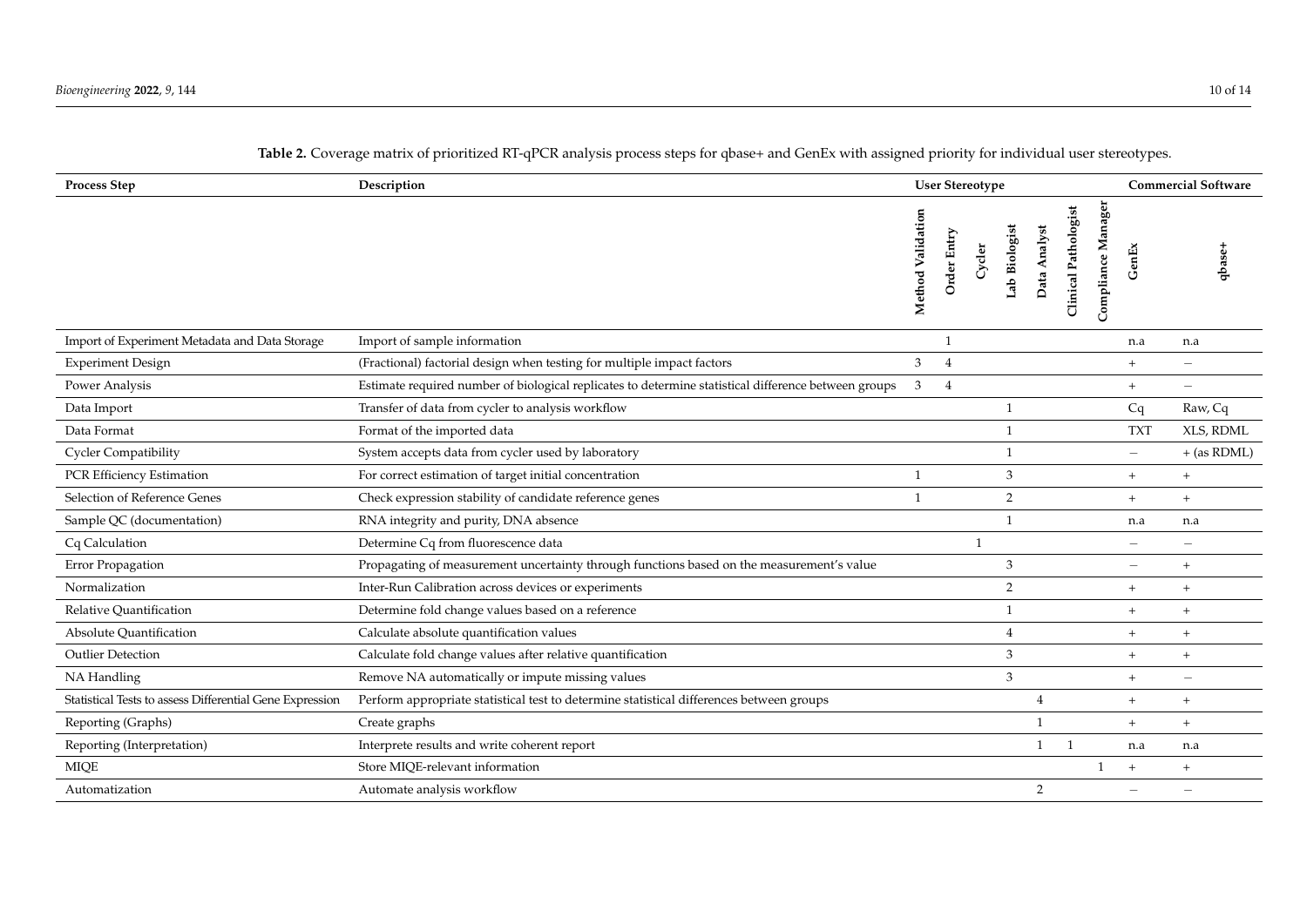| <b>Feature Area</b>                | GenEx                                                                                                         | qbase+                                                                 |  |  |  |  |  |  |  |  |  |
|------------------------------------|---------------------------------------------------------------------------------------------------------------|------------------------------------------------------------------------|--|--|--|--|--|--|--|--|--|
|                                    | Sample number                                                                                                 |                                                                        |  |  |  |  |  |  |  |  |  |
| Experimental Design                | Experimental design optimization                                                                              |                                                                        |  |  |  |  |  |  |  |  |  |
|                                    | Logged in a file                                                                                              | Inter-run calibration                                                  |  |  |  |  |  |  |  |  |  |
|                                    | Interplate calibration                                                                                        |                                                                        |  |  |  |  |  |  |  |  |  |
|                                    | PCR efficiency correction, estimation from standard curve                                                     |                                                                        |  |  |  |  |  |  |  |  |  |
|                                    | Normalize to sample amount (volume processed, amount of RNA used for reverse<br>transcription, or cell count) |                                                                        |  |  |  |  |  |  |  |  |  |
| Pre-processing of Data             |                                                                                                               | Normalize to reference genes/samples                                   |  |  |  |  |  |  |  |  |  |
|                                    | Normalize to spike                                                                                            | Normalize to global mean                                               |  |  |  |  |  |  |  |  |  |
|                                    | Missing data handling (detection and<br>interpolation)                                                        | Normalize to Global mean on common targets                             |  |  |  |  |  |  |  |  |  |
|                                    | Convert to log scale                                                                                          | Scaling to mean, max, min, sample, group,<br>positive control          |  |  |  |  |  |  |  |  |  |
|                                    | Cq averaging                                                                                                  |                                                                        |  |  |  |  |  |  |  |  |  |
|                                    | Relative quantities and fold changes                                                                          |                                                                        |  |  |  |  |  |  |  |  |  |
|                                    | Correct for genomic DNA background                                                                            | User-defined quality thresholds                                        |  |  |  |  |  |  |  |  |  |
|                                    | Average technical replicates                                                                                  | Technical replicates (Replicate variablity)                            |  |  |  |  |  |  |  |  |  |
| Quality Control                    | <b>Primer Dimer Correction</b>                                                                                | Pos. and neg. controls (Cq boundaries)                                 |  |  |  |  |  |  |  |  |  |
|                                    |                                                                                                               | Stability of reference targets                                         |  |  |  |  |  |  |  |  |  |
|                                    |                                                                                                               | Sample specific characteristics (M value,<br>coefficient of variation) |  |  |  |  |  |  |  |  |  |
|                                    |                                                                                                               | geNorm                                                                 |  |  |  |  |  |  |  |  |  |
| Finding optimal<br>reference genes | NormFinder                                                                                                    |                                                                        |  |  |  |  |  |  |  |  |  |
|                                    | Geometric averaging                                                                                           |                                                                        |  |  |  |  |  |  |  |  |  |
|                                    | Standard curves                                                                                               |                                                                        |  |  |  |  |  |  |  |  |  |
| Absolute Quantification            | Reverse Regression                                                                                            |                                                                        |  |  |  |  |  |  |  |  |  |
|                                    | Limit of detection (LOD) estimation                                                                           | Copy number analysis                                                   |  |  |  |  |  |  |  |  |  |
| Correlation                        | Spearman rank correlation coefficient                                                                         |                                                                        |  |  |  |  |  |  |  |  |  |
|                                    | Pearson correlation coefficient                                                                               |                                                                        |  |  |  |  |  |  |  |  |  |
|                                    | Descriptive statistics                                                                                        |                                                                        |  |  |  |  |  |  |  |  |  |
|                                    | False Discovery Rate Correction                                                                               |                                                                        |  |  |  |  |  |  |  |  |  |
|                                    | Student's t-test paired, unpaired                                                                             |                                                                        |  |  |  |  |  |  |  |  |  |
| <b>Statistics</b>                  | Non-parametric tests (Mann-Whitney, Wilcoxon signed rank)                                                     |                                                                        |  |  |  |  |  |  |  |  |  |
|                                    | One-way ANOVA                                                                                                 |                                                                        |  |  |  |  |  |  |  |  |  |
|                                    | Two-way ANOVA                                                                                                 |                                                                        |  |  |  |  |  |  |  |  |  |
|                                    | Nested ANOVA                                                                                                  |                                                                        |  |  |  |  |  |  |  |  |  |
|                                    | Trilinear decomposition                                                                                       | Survival analysis (Cox prop. hazards)                                  |  |  |  |  |  |  |  |  |  |

<span id="page-10-0"></span>**Table 3.** Detailed qPCR software feature comparison of qbase+ vs. GenEx with individual features within an area mapped to one or both tools.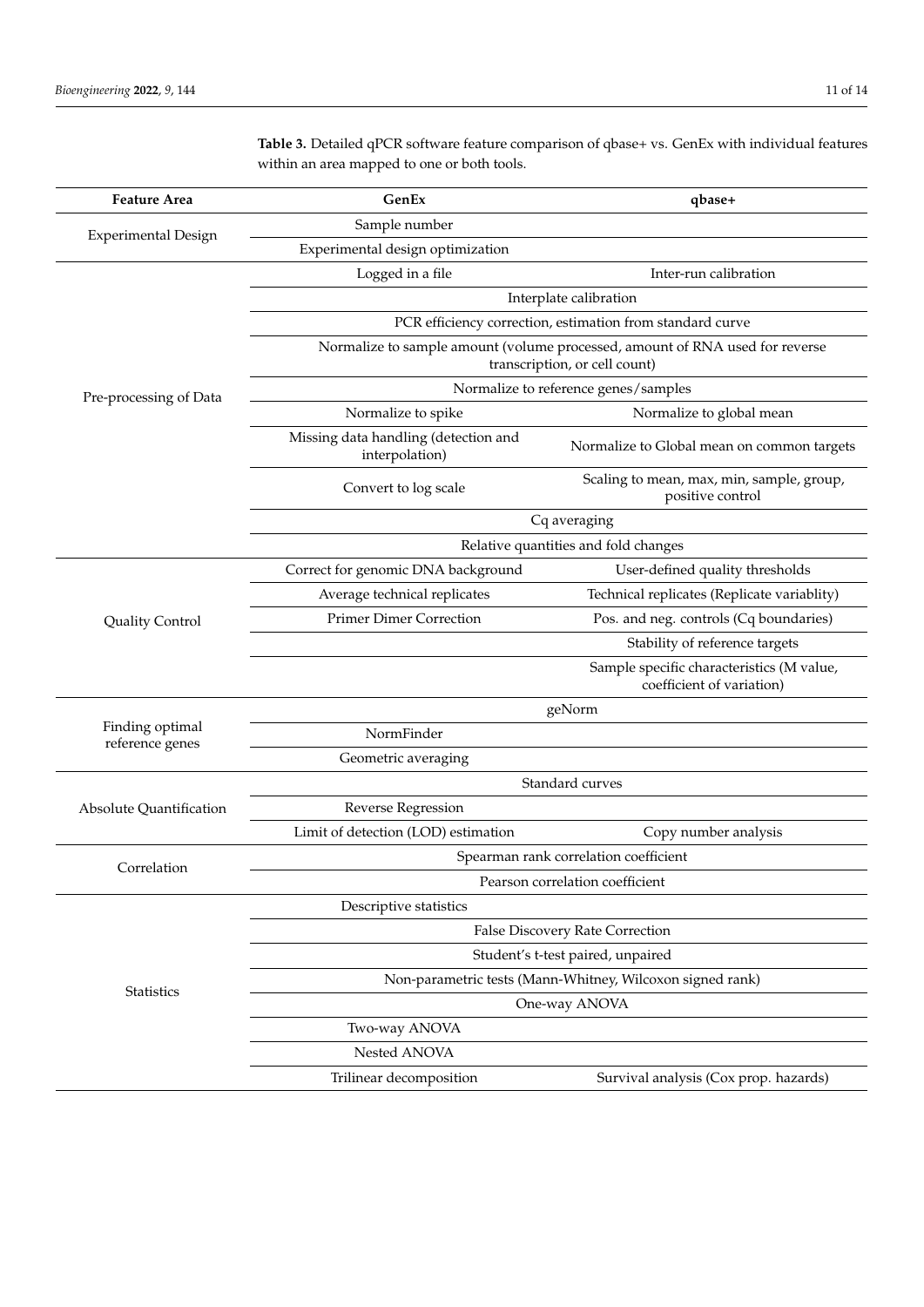| <b>Feature Area</b>             | GenEx                             | qbase+ |  |  |  |  |  |  |
|---------------------------------|-----------------------------------|--------|--|--|--|--|--|--|
|                                 | <b>PCA</b>                        |        |  |  |  |  |  |  |
|                                 | P-curve                           |        |  |  |  |  |  |  |
| <b>Cluster Analysis</b>         | Hierarchical clustering/dendogram |        |  |  |  |  |  |  |
|                                 | Heatmap analysis                  |        |  |  |  |  |  |  |
|                                 | Self-organizing map (SOM)         |        |  |  |  |  |  |  |
| Sample Classification           | Artificial neural networks (ANN)  |        |  |  |  |  |  |  |
|                                 | Support vector machine (SVM)      |        |  |  |  |  |  |  |
| <b>Concentration Prediction</b> | Partial least square (PLS)        |        |  |  |  |  |  |  |
|                                 | Correlation Plot/Scatterplot      |        |  |  |  |  |  |  |
|                                 | Bar plots                         |        |  |  |  |  |  |  |
| Plots                           | Line plots                        |        |  |  |  |  |  |  |
|                                 | Box and whiskers plot             |        |  |  |  |  |  |  |
|                                 | Heatmap                           |        |  |  |  |  |  |  |

**Table 3.** *Cont*.

## <span id="page-11-0"></span>**4. Conclusions and Future Work**

The requirements for laboratory software are high-spec and stem from various areas, such as information technology, the state of the art in science, regulations, and standards. In addition, these requirements are constantly changing, which causes a continuous need for adaptation within laboratories. The selection of new software or the development of inhouse solutions to meet this need for adaptation is complex due to the many requirements. A systematic approach to identifying and analyzing these requirements is not only useful but can also address regulatory requirements for documentation.

One possible methodology has been outlined in this paper. Based on the strategies of Nunamaker et al. [\[16\]](#page-12-15) and methods like User-Centered System Design [\[17\]](#page-12-16), the requirements analysis was demonstrated on the concrete example of gene expression analysis in a small laboratory.

The requirements analysis facilitated classification and evaluation of existing software products. It was also possible to identify gaps that have not yet been covered by existing tools. Keeping the client laboratory in a tight communication loop and adopting their feedback provided rapid adaptation to their needs and eventually confidence in accepting the results, which can be regarded as an indication of the validity of the methodology.

We believe that the methodology shown here can serve as a template for requirements analyses of software in laboratory diagnostics. In the future, we plan to extend the methodology to the architecture, design, development, and evaluation of software in laboratory diagnostics. One of the remaining challenges within this work will be to address changing requirements stemming from scientific progress and regulations.

**Author Contributions:** Conceptualization, T.K. and M.H.; investigation, T.K. and E.J.; writing original draft preparation, T.K. and E.J.; writing—review and editing, P.M.K., M.K. and M.H.; visualization, T.K. and E.J.; supervision, M.K. and M.H.; project administration, T.K. All authors have read and agreed to the published version of the manuscript.

**Funding:** This research received no external funding.

**Institutional Review Board Statement:** Not applicable.

**Informed Consent Statement:** Not applicable.

**Data Availability Statement:** Not applicable.

**Conflicts of Interest:** The authors declare no conflict of interest.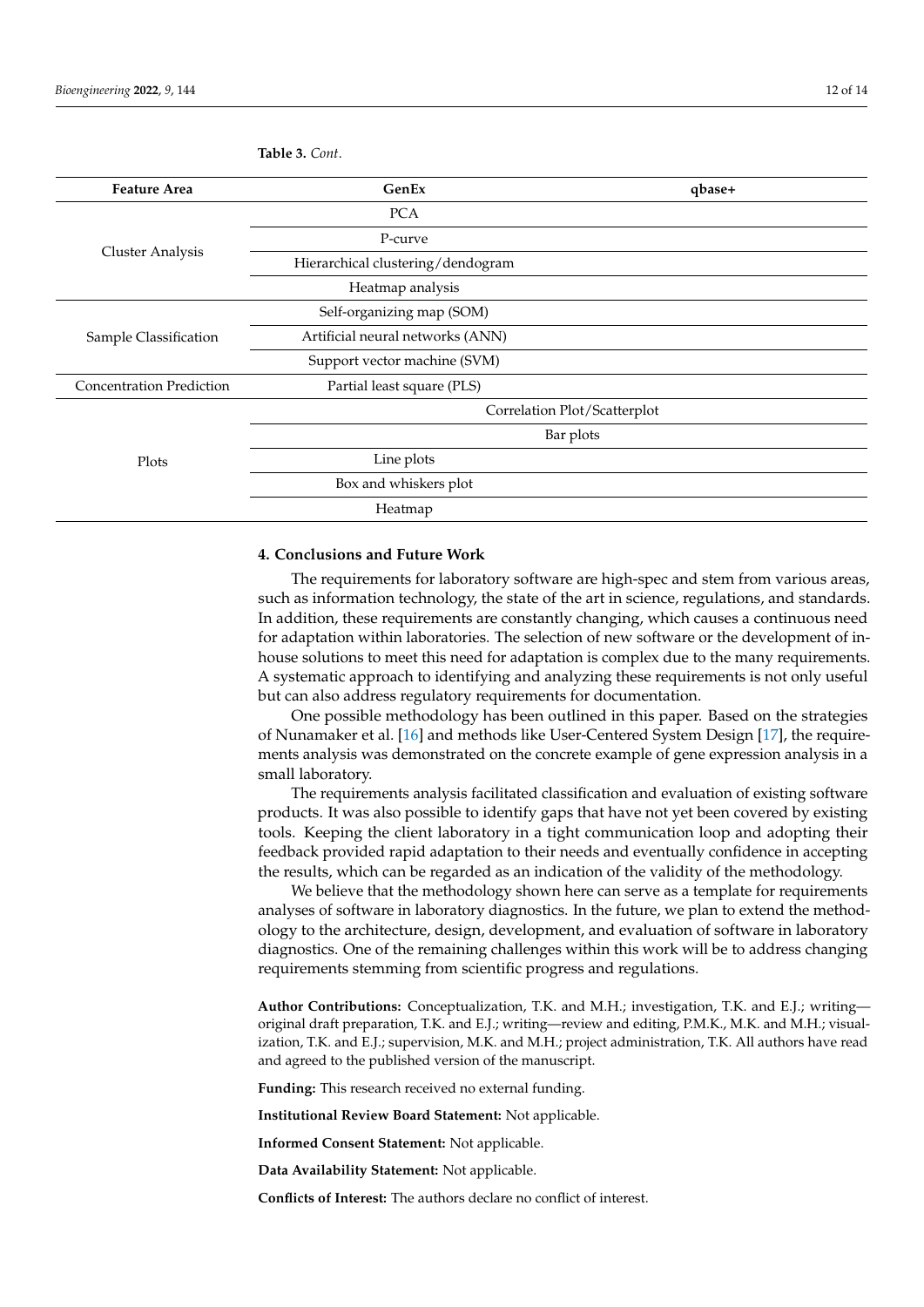### **References**

- <span id="page-12-0"></span>1. Suwinski, P.; Ong, C.; Ling, M.H.T.; Poh, Y.M.; Khan, A.M.; Ong, H.S. Advancing Personalized Medicine Through the Application of Whole Exome Sequencing and Big Data Analytics. *Front. Genet.* **2019**, *10*, 49. [\[CrossRef\]](http://doi.org/10.3389/fgene.2019.00049) [\[PubMed\]](http://www.ncbi.nlm.nih.gov/pubmed/30809243)
- <span id="page-12-1"></span>2. Goetz, L.H.; Schork, N.J. Personalized medicine: Motivation, challenges, and progress. *Fertil. Steril.* **2018**, *109*, 952–963. [\[CrossRef\]](http://dx.doi.org/10.1016/j.fertnstert.2018.05.006) [\[PubMed\]](http://www.ncbi.nlm.nih.gov/pubmed/29935653)
- <span id="page-12-2"></span>3. Behrouzi, A.; Nafari, A.H.; Siadat, S.D. The significance of microbiome in personalized medicine. *Clin. Transl. Med.* **2019**, *8*, 16. [\[CrossRef\]](http://dx.doi.org/10.1186/s40169-019-0232-y) [\[PubMed\]](http://www.ncbi.nlm.nih.gov/pubmed/31081530)
- <span id="page-12-3"></span>4. Krause, T.; Wassan, J.T.; Mc Kevitt, P.; Wang, H.; Zheng, H.; Hemmje, M.L. Analyzing Large Microbiome Datasets Using Machine Learning and Big Data. *BioMedInformatics* **2021**, *1*, 138–165. [\[CrossRef\]](http://dx.doi.org/10.3390/biomedinformatics1030010)
- <span id="page-12-4"></span>5. Krause, T.; Jolkver, E.; Bruchhaus, S.; Kramer, M.; Hemmje, M.L. An RT-qPCR Data Analysis Platform. In Proceedings of the Collaborative European Research Conference (CERC 2021), Cork, Ireland, 9–10 September 2021.
- <span id="page-12-5"></span>6. Barrat, F.J.; Crow, M.K.; Ivashkiv, L.B. Interferon target-gene expression and epigenomic signatures in health and disease. *Nat. Immunol.* **2019**, *20*, 1574–1583. [\[CrossRef\]](http://dx.doi.org/10.1038/s41590-019-0466-2) [\[PubMed\]](http://www.ncbi.nlm.nih.gov/pubmed/31745335)
- <span id="page-12-6"></span>7. Hemmje, M.L.; Jordan, B.; Pfenninger, M.; Madsen, A.; Murtagh, F.; Kramer, M.; Bouquet, P.; Hundsdörfer, A.; McIvor, T.; Malvehy, J.; et al. *Artificial Intelligence for Hospitals, Healthcare & Humanity (AI4H3): R&D White Paper*; Research Institute for Telecommunication and Cooperation (FTK): Dortmund, Germany, 2020.
- <span id="page-12-28"></span><span id="page-12-7"></span>8. Walsh, P.; Hemmje, M.L.; Riestra, R.; Kramer, M. *Launching the Oncology Assay Development Platform (OncoADEPT): R&D White Paper*; Research Institute for Telecommunication and Cooperation (FTK): Dortmund, Germany, 2016.
- <span id="page-12-8"></span>9. LeCun, Y.; Bengio, Y.; Hinton, G. Deep learning. *Nature* **2015**, *521*, 436–444. [\[CrossRef\]](http://dx.doi.org/10.1038/nature14539) [\[PubMed\]](http://www.ncbi.nlm.nih.gov/pubmed/26017442)
- <span id="page-12-32"></span><span id="page-12-9"></span>10. Abawajy, J. Comprehensive analysis of big data variety landscape. *Int. J. Parallel Emergent Distrib. Syst.* **2015**, *30*, 5–14. [\[CrossRef\]](http://dx.doi.org/10.1080/17445760.2014.925548)
- <span id="page-12-10"></span>11. The European Parliament and the Council of the European Union. *In Vitro Diagnostic Regulation*; IVDR: Publications Office of the European Union: Luxembourg, 2017.
- <span id="page-12-11"></span>12. IEC International Electrotechnical Commission. *Medical Device Software—Software Life Cycle Processes*; IEC 62304: London, UK, 2006.
- <span id="page-12-34"></span><span id="page-12-12"></span>13. *ISO 15189*; Medical Laboratories—Requirements for Quality and Competence. ISO International Organization for Standardization: Geneva, Switzerland, 2012.
- <span id="page-12-13"></span>14. Berwind, K.; Bornschlegl, M.X.; Kaufmann, M.A.; Hemmje, M.L. Towards a Cross Industry Standard Process to support Big Data Applications in Virtual Research Environments. In Proceedings of the Collaborative European Research Conference (CERC), Cork, Ireland, 23–24 September 2016; Bleimann, U., Humm, B., Loew, R., Stengel, I., Walsh, P., Eds.; 2016. Available online: <https://www.cerc-conf.eu/wp-content/uploads/2018/06/CERC-2016-proceedings.pdf> (accessed on 6 February 2022).
- <span id="page-12-29"></span><span id="page-12-14"></span>15. Krause, T.; Jolkver, E.; Bruchhaus, S.; Kramer, M.; Hemmje, M.L. GenDAI—AI-Assisted Laboratory Diagnostics for Genomic Applications. In Proceedings of the 2021 IEEE International Conference on Bioinformatics and Biomedicine (BIBM), Houston, TX, USA, 9–12 December 2021.
- <span id="page-12-30"></span><span id="page-12-15"></span>16. Nunamaker, J.F.; Chen, M.; Purdin, T.D. Systems Development in Information Systems Research. *J. Manag. Inf. Syst.* **1990**, *7*, 89–106. [\[CrossRef\]](http://dx.doi.org/10.1080/07421222.1990.11517898)
- <span id="page-12-33"></span><span id="page-12-31"></span><span id="page-12-16"></span>17. Norman, D.A.; Draper, S.W.; Hillsdale, N.J. (Eds.) *User Centered System Design: New Perspectives on Human-Computer Interaction*; Erlbaum: Mahwah, NJ, USA, 1986.
- <span id="page-12-17"></span>18. Pabinger, S.; Rödiger, S.; Kriegner, A.; Vierlinger, K.; Weinhäusel, A. A survey of tools for the analysis of quantitative PCR (qPCR) data. *Biomol. Detect. Quantif.* **2014**, *1*, 23–33. [\[CrossRef\]](http://dx.doi.org/10.1016/j.bdq.2014.08.002) [\[PubMed\]](http://www.ncbi.nlm.nih.gov/pubmed/27920994)
- <span id="page-12-18"></span>19. Livak, K.J.; Schmittgen, T.D. Analysis of relative gene expression data using real-time quantitative PCR and the 2(-Delta Delta C(T)) Method. *Methods* **2001**, *25*, 402–408. [\[CrossRef\]](http://dx.doi.org/10.1006/meth.2001.1262) [\[PubMed\]](http://www.ncbi.nlm.nih.gov/pubmed/11846609)
- <span id="page-12-19"></span>20. Vandesompele, J.; de Preter, K.; Pattyn, F.; Poppe, B.; van Roy, N.; de Paepe, A.; Speleman, F. Accurate normalization of real-time quantitative RT-PCR data by geometric averaging of multiple internal control genes. *Genome Biol.* **2002**, *3*, research0034.1. [\[CrossRef\]](http://dx.doi.org/10.1186/gb-2002-3-7-research0034) [\[PubMed\]](http://www.ncbi.nlm.nih.gov/pubmed/12184808)
- <span id="page-12-20"></span>21. Hellemans, J.; Mortier, G.; de Paepe, A.; Speleman, F.; Vandesompele, J. qBase relative quantification framework and software for management and automated analysis of real-time quantitative PCR data. *Genome Biol.* **2007**, *8*, R19. [\[CrossRef\]](http://dx.doi.org/10.1186/gb-2007-8-2-r19) [\[PubMed\]](http://www.ncbi.nlm.nih.gov/pubmed/17291332)
- <span id="page-12-21"></span>22. What Makes Qbase+ Unique? Available online: <https://www.qbaseplus.com/features> (accessed on 6 February 2022).
- <span id="page-12-22"></span>23. Grömminger, S. *IVDR—In-Vitro-Diagnostic Device Regulation*; Johner Institute, 2018. Available online: [https://www.johner](https://www.johner-institute.com/articles/regulatory-affairs/ivd-regulation-ivdr/)[institute.com/articles/regulatory-affairs/ivd-regulation-ivdr/](https://www.johner-institute.com/articles/regulatory-affairs/ivd-regulation-ivdr/) (accessed on 6 February 2022).
- <span id="page-12-23"></span>24. Lefever, S.; Hellemans, J.; Pattyn, F.; Przybylski, D.R.; Taylor, C.; Geurts, R.; Untergasser, A.; Vandesompele, J. RDML: Structured language and reporting guidelines for real-time quantitative PCR data. *Nucleic Acids Res.* **2009**, *37*, 2065–2069. [\[CrossRef\]](http://dx.doi.org/10.1093/nar/gkp056) [\[PubMed\]](http://www.ncbi.nlm.nih.gov/pubmed/19223324)
- <span id="page-12-24"></span>25. ThermoFisher Scientific. ExpressionSuite Software. Available online: [https://www.thermofisher.com/de/de/home/technical](https://www.thermofisher.com/de/de/home/technical-resources/software-downloads/expressionsuite-software.html)[resources/software-downloads/expressionsuite-software.html](https://www.thermofisher.com/de/de/home/technical-resources/software-downloads/expressionsuite-software.html) (accessed on 6 February 2022).
- <span id="page-12-25"></span>26. Ruijter, J.M.; Ruiz Villalba, A.; Hellemans, J.; Untergasser, A.; van den Hoff, M.J.B. Removal of between-run variation in a multi-plate qPCR experiment. *Biomol. Detect. Quantif.* **2015**, *5*, 10–14. [\[CrossRef\]](http://dx.doi.org/10.1016/j.bdq.2015.07.001) [\[PubMed\]](http://www.ncbi.nlm.nih.gov/pubmed/27077038)
- <span id="page-12-26"></span>27. MultiD Analyses AB. GenEx. Available online: <https://multid.se/genex/> (accessed on 6 February 2022).
- <span id="page-12-27"></span>28. Zanardi, N.; Morini, M.; Tangaro, M.A.; Zambelli, F.; Bosco, M.C.; Varesio, L.; Eva, A.; Cangelosi, D. PIPE-T: A new Galaxy tool for the analysis of RT-qPCR expression data. *Sci. Rep.* **2019**, *9*, 17550. [\[CrossRef\]](http://dx.doi.org/10.1038/s41598-019-53155-9) [\[PubMed\]](http://www.ncbi.nlm.nih.gov/pubmed/31772190)